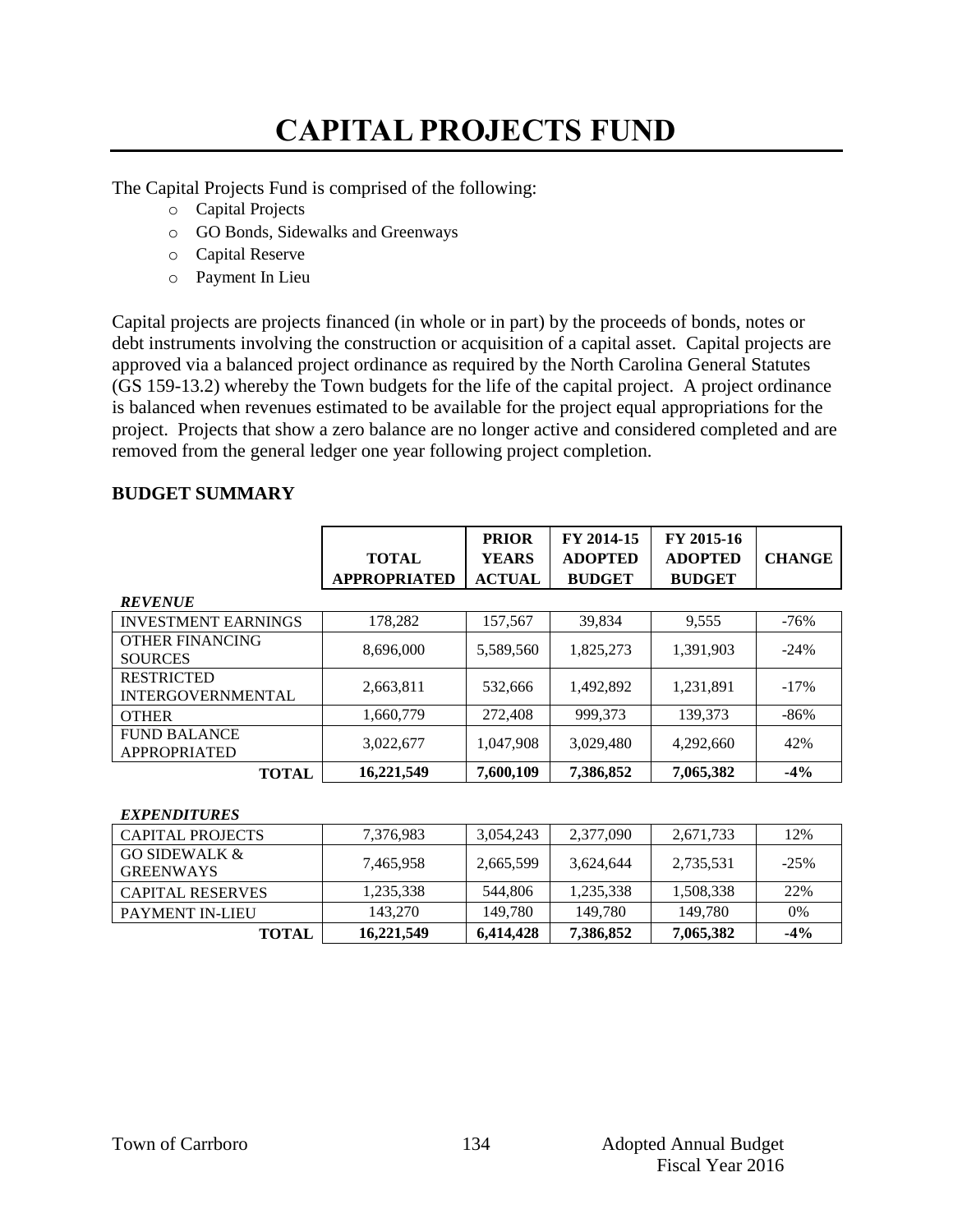### *Capital Projects*

For FY 2015-16 the total Capital Project Fund budget is \$7.0 million. New projects identified for funding by appropriation of assigned fund balance total of \$1 million include:

| Anderson Park Fencing & Pavilion Replacement    | 156,880 |
|-------------------------------------------------|---------|
| Century Center HVAC                             | 180,000 |
| <b>MLK Park Design</b>                          | 150,000 |
| <b>Police Body Worn Cameras</b>                 | 91,000  |
| <b>Development Services Permitting Software</b> | 230,000 |
| <b>Rogers Road Conduit</b>                      | 155,000 |
| <b>Town Commons Design</b>                      | 107,300 |
|                                                 |         |

| <b>BUDGET SUMMARY</b>                         | <b>TOTAL</b><br><b>APPROPRIATED</b> | <b>PRIOR</b><br><b>YEAR</b><br><b>ACTUALS</b> | FY 2014-15<br><b>ADOPTED</b><br><b>BUDGET</b> | FY 2015-16<br><b>ADOPTED</b><br><b>BUDGET</b> | <b>CHANGE</b> |
|-----------------------------------------------|-------------------------------------|-----------------------------------------------|-----------------------------------------------|-----------------------------------------------|---------------|
| <b>REVENUE</b>                                |                                     |                                               |                                               |                                               |               |
| <b>INVESTMENT EARNINGS</b>                    | 22,232                              | 25,548                                        | 9,555                                         | 9,555                                         | 0%            |
| <b>FUND BALANCE APPROPR</b>                   | 1,644,362                           |                                               | 1,644,362                                     | 2,634,542                                     | 0%            |
| OTHER FINANCING SOURCES                       | 4,096,000                           | 2,730,285                                     | 685,673                                       | 2,673                                         | $-100\%$      |
| <b>RESTRICTED</b><br><b>INTERGOVERNMENTAL</b> | 106.296                             | 479.119                                       | 30,000                                        | 17,463                                        | $-42%$        |
| <b>OTHER</b>                                  | 1,508,093                           | 270,611                                       | 7.500                                         | 7,500                                         | 0%            |

**SUBTOTAL 7,376,983 3,505,563 2,377,090 2,671,733 12%**

#### *EXPENDITURES*

| <b>ROGERS ROAD</b>             |                          |                          |           |           |         |
|--------------------------------|--------------------------|--------------------------|-----------|-----------|---------|
| <b>REMEDIATION</b>             | 900,000                  |                          | 900,000   | 900,000   | 0%      |
| <b>STORM WATER</b>             |                          |                          |           |           |         |
| <b>MANAGEMENT PROJECTS</b>     | 80,000                   |                          | 80,000    |           | $-100%$ |
| <b>WILSON PARK TENNIS</b>      |                          |                          |           |           |         |
| <b>COURT REPLACEMENT</b>       | 168,087                  |                          | 168,087   | 168,087   | 0%      |
| <b>LED STREET LIGHTS</b>       |                          |                          |           |           |         |
| <b>PROJECT</b>                 | 100,000                  |                          | 96,250    | 96,250    | 0%      |
| <b>ANDERSON PARK</b>           |                          |                          |           |           |         |
| <b>BATHROOM RENOVATIONS</b>    | 251,459                  |                          | 251,459   | 251,459   | 0%      |
| <b>ANDERSON PARK MULTI-</b>    |                          |                          |           |           |         |
| PURPOSE FIELD                  | 148,566                  |                          | 148,566   | 148,566   | 0%      |
| <b>RENOVATION AND LIGHTS</b>   |                          |                          |           |           |         |
| <b>BICYCLE LOOP DECTECTORS</b> | 37,500                   | $\overline{\phantom{0}}$ | 18,975    | 18,975    | 0%      |
| FIRE PUMPER TRUCK              | 683,000                  |                          | 683,000   |           | $-100%$ |
| FIBER OPTICS PROJECT AT        |                          |                          |           |           |         |
| FIRE STATION #2                | 298,198                  | 279,828                  | 30,753    | 18,216    | $-41%$  |
| ANDERSON PARK FENCING          |                          |                          |           |           |         |
| & PAVILION                     |                          |                          |           | 156,880   | N/A     |
| CENTURY CENTER HVAC            | $\overline{\phantom{a}}$ |                          |           | 180,000   | N/A     |
| <b>MLK PARK DESIGN</b>         |                          |                          |           | 150,000   | N/A     |
| PD BODY WORN CAMERAS           |                          |                          |           | 91,000    | N/A     |
| PLANNING PERMITTING            |                          |                          |           |           |         |
| <b>SOFTWARE</b>                |                          |                          |           | 230,000   | N/A     |
| ROGERS ROAD CONDUIT            |                          |                          |           | 155,000   | N/A     |
| TOWN COMMONS DESIGN            |                          |                          |           | 107,300   | N/A     |
| <b>COMPLETED PROJECTS</b>      | 4,710,173                | 2,774,415                |           |           | N/A     |
| <b>SUBTOTAL</b>                | 7.376.983                | 3.054.243                | 2,377,090 | 2,671,733 | 12%     |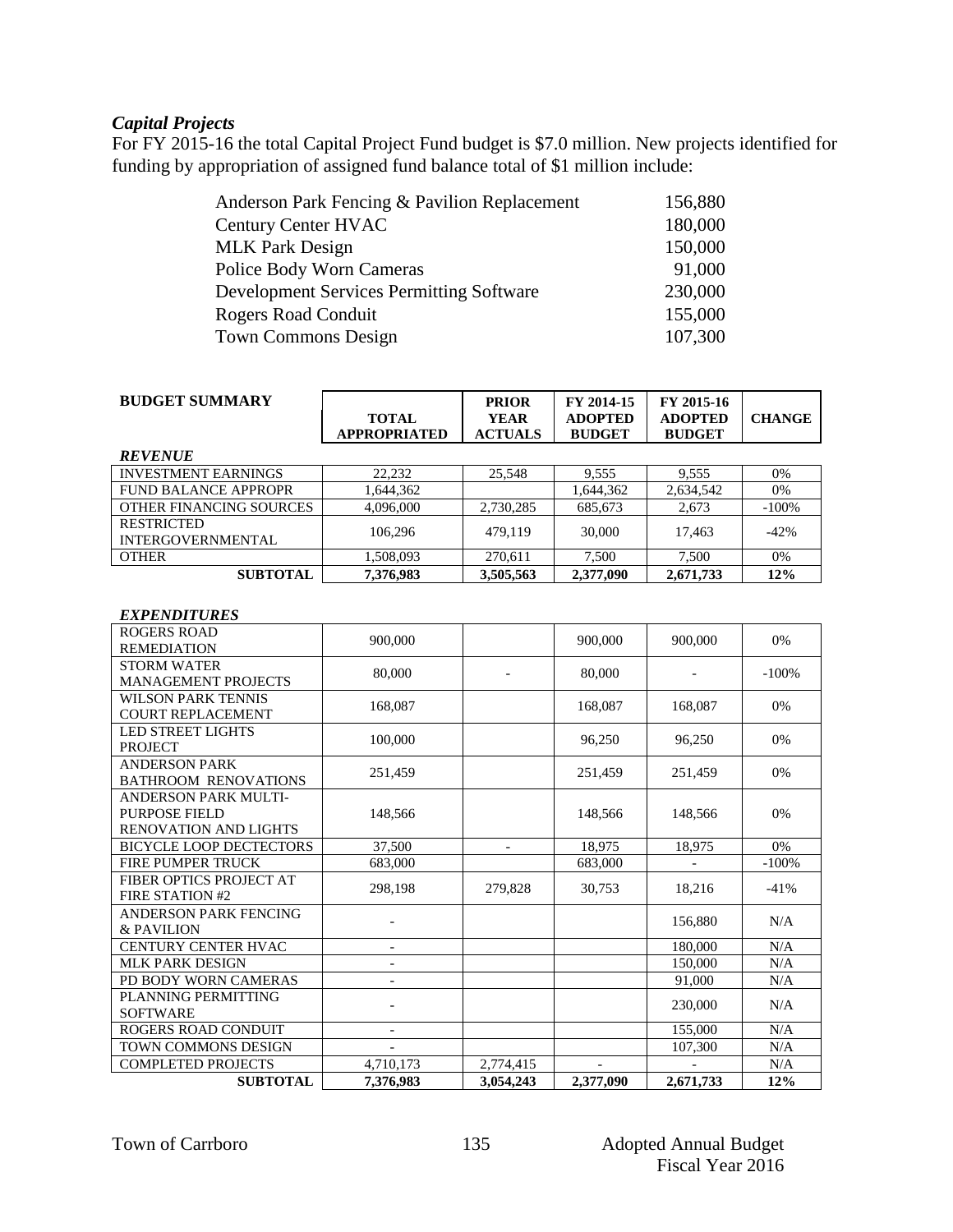## *GO Bond-Funded Sidewalks and Greenways*

The Town continues its sidewalks and greenways construction program authorized by the voters in 2003. In January 2013, the Town discontinued the use of bond anticipation notes to finance this construction and issued \$4.6 million of general obligation bonds.

| <b>BUDGET SUMMARY</b>                  | <b>TOTAL</b>        | <b>PRIOR</b><br><b>YEAR</b> | FY 2014-15<br><b>ADOPTED</b> | FY 2015-16<br><b>ADOPTED</b> | <b>CHANGE</b> |
|----------------------------------------|---------------------|-----------------------------|------------------------------|------------------------------|---------------|
|                                        | <b>APPROPRIATED</b> | <b>ACTUALS</b>              | <b>BUDGET</b>                | <b>BUDGET</b>                |               |
| <b>REVENUE</b>                         |                     |                             |                              |                              |               |
| <b>INTEREST EARNINGS</b>               | 155,757             | 127,873                     | 30,279                       |                              | $-100%$       |
| <b>OTHER FINANCING</b>                 | 4,600,000           | 2,853,228                   | 1,139,600                    | 1,389,230                    | 22%           |
| <b>SOURCES</b>                         |                     |                             |                              |                              |               |
| <b>RESTRICTED</b>                      | 2,557,515           | 53,547                      | 1,462,892                    | 1,214,428                    | $-17%$        |
| <b>INTERGOVERNMENTAL</b>               |                     |                             |                              |                              |               |
| <b>OTHER</b>                           | 152,686             |                             | 991,873                      | 131,873                      | $-87%$        |
| <b>SUBTOTAL</b>                        | 7,465,958           | 3,034,648                   | 3,624,644                    | 2,735,531                    | $-25%$        |
|                                        |                     |                             |                              |                              |               |
| <b>EXPENDITURES</b>                    |                     |                             |                              |                              |               |
| <b>MORGAN CREEK</b>                    | 1,361,471           | 259,603                     | 435,904                      | 912,500                      | 109%          |
| <b>GREENWAY</b>                        |                     |                             |                              |                              |               |
| <b>HOMESTEAD CHAPEL</b>                |                     |                             |                              |                              |               |
| <b>HILL HIGH SCHOOL</b>                |                     |                             | 537,760                      | 537,760                      | 0%            |
| <b>MUP</b>                             |                     |                             |                              |                              |               |
| <b>JONES CREEK</b>                     |                     |                             | 337,957                      | 46,000                       | $-86%$        |
| <b>GREENWAY DESIGN</b>                 |                     |                             |                              |                              |               |
| PHASE IB SIDEWALK                      | 1,410,786           | 1,227,620                   | 67,567                       | 67,567                       | 0%            |
| <b>PROJECTS</b>                        |                     |                             |                              |                              |               |
| <b>SHELTON STREET</b>                  | 212,000             |                             | 212,000                      |                              | $-100%$       |
| <b>SIDEWALK</b><br><b>DAVIE STREET</b> |                     |                             |                              |                              |               |
| <b>SIDEWALK</b>                        | 648,000             |                             | 648,000                      |                              | $-100%$       |
| <b>ROGERS ROAD</b>                     |                     |                             |                              |                              |               |
| <b>SIDEWALK</b>                        | 1,088,000           |                             | 1,013,011                    | 1,013,011                    | 0%            |
| <b>SOUTH GREENSBORO</b>                |                     |                             |                              |                              |               |
| <b>ST SIDEWALK DESIGN</b>              |                     |                             |                              | 105,130                      |               |
| PHASE 1                                |                     |                             |                              |                              |               |
| PROFESSIONAL SVCS                      | 73,000              |                             | 53,563                       | 53,563                       | 0%            |
| PROJECTS COMPLETED                     | 2,432,713           | 1,178,376                   |                              |                              | N/A           |
| <b>TRANSFER TO CAP RES</b>             |                     |                             |                              |                              |               |
| <b>FUND</b>                            | 239,988             |                             | 318,882                      |                              | $-100%$       |
| <b>SUBTOTAL</b>                        | 7,465,958           | 2,665,599                   | 3,624,644                    | 2,735,531                    | $-25%$        |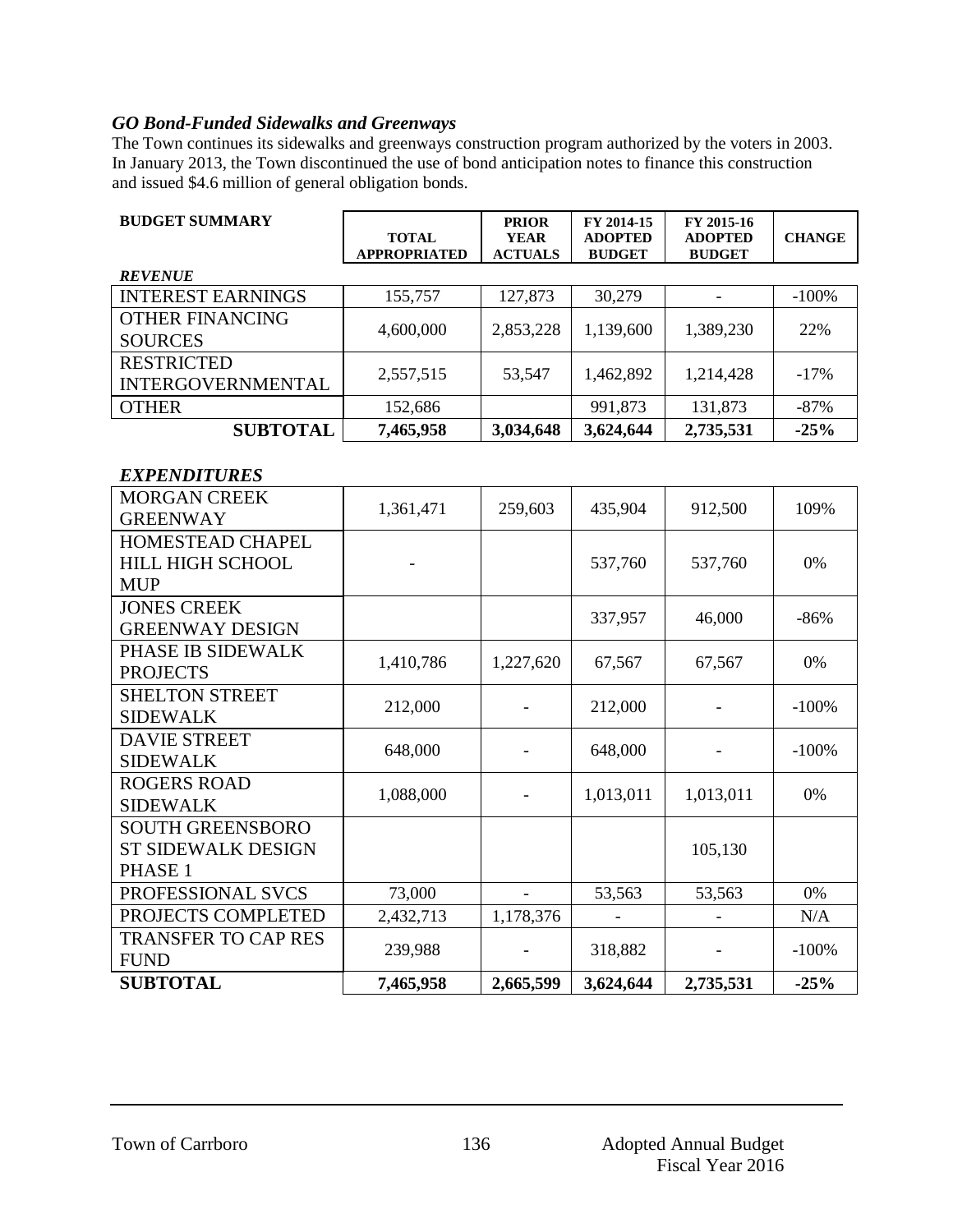## **CAPITAL RESERVE**

The Town has established a capital reserve fund to set aside funds for specific purposes and future projects. The Town has set aside funds for specific purposes.

*Teal Place Sidewalk Installation -* The Town of Carrboro received \$2,000 from the Teal Place Townhouse Association towards construction of the sidewalk*.*

*Brewer Lane Signal Crossings –* The Town has been advised to setup signal crossings on Brewer Lane.

*Street Resurfacing –* The Town sets aside reserves annually for street resurfacing.

*Debt Service*- funds set aside for debt related to capital projects.

*Smith Level Sidewalk project –*To cover the cost of sidewalk construction for DOT planned project.

*Fire and Police Radio Upgrade* - In three years fire and police will need to replace all Motorola radios (136) at an estimated cost of \$819,000. To minimize the financial impact on the Town, the plan is to set aside \$273,000 of assigned fund balance in the Capital Reserve Fund over the next three years specifically to replace these radios.

*Undesignated* – Revenues generated from unexpended project funds and interest earnings within the fund that have not been designated by the Board.

| <b>BUDGET SUMMARY</b>                       |                     | <b>PRIOR</b>   | FY 2014-15     | FY 2015-16     |               |
|---------------------------------------------|---------------------|----------------|----------------|----------------|---------------|
|                                             | <b>TOTAL</b>        | <b>YEAR</b>    | <b>ADOPTED</b> | <b>ADOPTED</b> | <b>CHANGE</b> |
|                                             | <b>APPROPRIATED</b> | <b>ACTUALS</b> | <b>BUDGET</b>  | <b>BUDGET</b>  |               |
| <b>REVENUE</b>                              |                     |                |                |                |               |
| <b>INVESTMENT EARNINGS</b>                  |                     | 3,683          |                |                | N/A           |
| <b>OTHER</b>                                |                     | 1,797          |                |                | N/A           |
| <b>FUND BALANCE</b><br><b>APPROPRIATION</b> | 1,235,338           | 904,638        | 1,235,338      | 1,508,338      | 22%           |
| <b>SUBTOTAL</b>                             | 1,235,338           | 910,118        | 1,235,338      | 1,508,338      | 22%           |
|                                             |                     |                |                |                |               |

*EXPENDITURE*

| <b>OTHER</b>        | .235.338  | 544.806 | .235.338  | 906.938   | $-27%$ |
|---------------------|-----------|---------|-----------|-----------|--------|
| STREET RE-SURFACING |           |         |           | 601.400   |        |
| <b>SUBTOTAL</b>     | 1.235.338 | 544,806 | 1.235.338 | 1,508,338 | 22%    |

| <b>AUTHORIZED RESERVES</b>  | <b>TOTAL RESERVE</b> |
|-----------------------------|----------------------|
| TEAL PLACE SIDEWALK         | 2,000                |
| ADAMS TRACT PED. BRIDGE     | 30,000               |
| <b>BREWER LANE SIGNAL</b>   | 15,000               |
| <b>CROSSINGS</b>            |                      |
| <b>STREET RE-SURFACING</b>  |                      |
| <b>BOARD ROOM EQUIPMENT</b> | 30,099               |
| SMITH LEVEL ROAD            | 207,000              |
| SIDEWALKS - MATCH           |                      |
| <b>DEBT SERVICE</b>         | 176.945              |
| FIRE AND POLICE RADIO       | 273,000              |
| <b>UPGRADE</b>              |                      |
| <b>UNDESIGNATED</b>         | 172,894              |
| <b>TOTAL RESERVES</b>       | 906.938              |